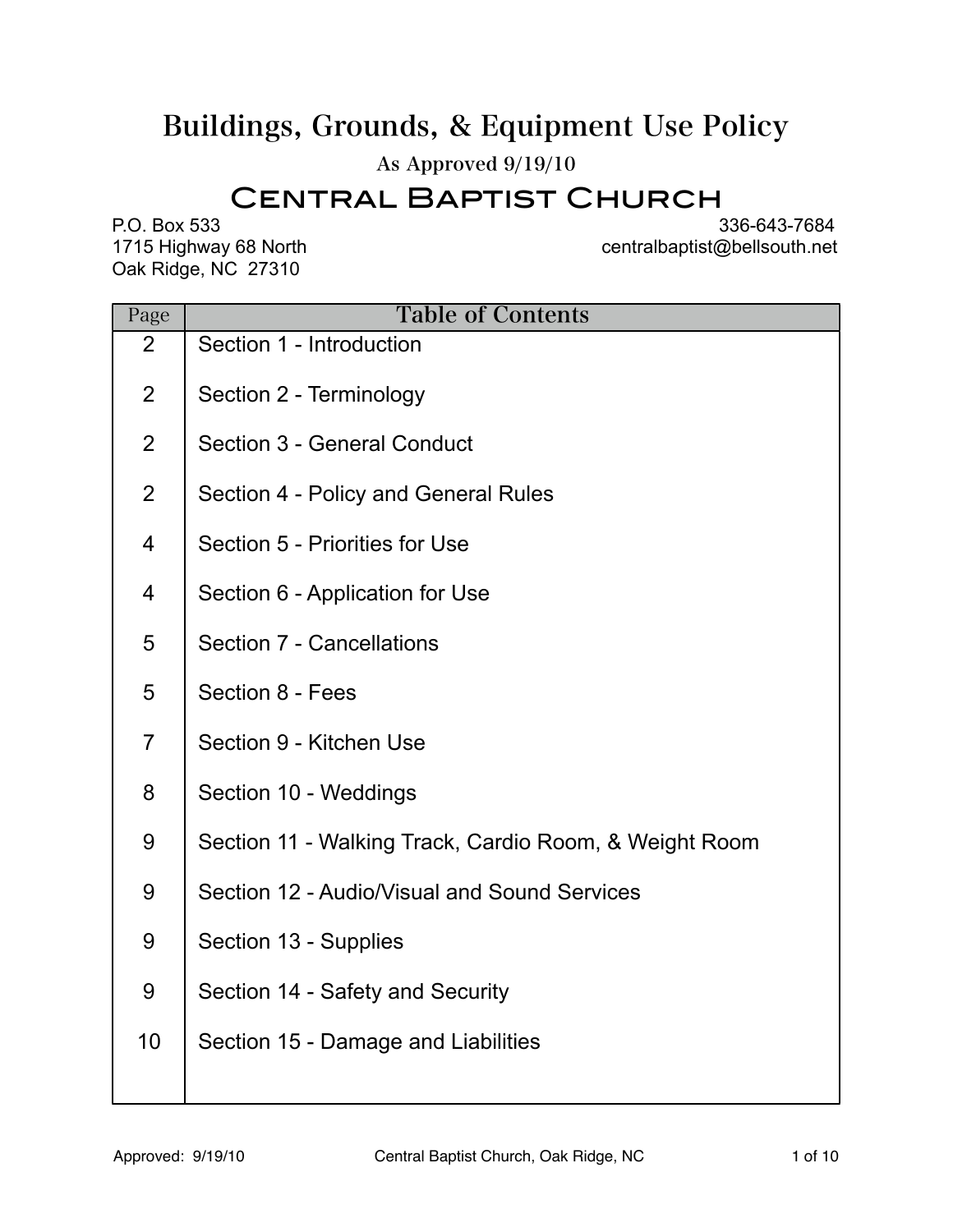## **Section 1 - INTRODUCTION**

This policy statement provides guidelines, regulations, and instructions for use of the buildings, grounds, and related equipment of Central Baptist Church ("CBC" or "church") and reflects the church's mission statement:

Under God's direction, the mission of Central Baptist is to glorify God by reaching our community and the world with the Good News of Jesus Christ, to equip and encourage each individual according to biblical principles through prayer, worship, fellowship, and celebration, and to support all people through expressions of Christ-like love.

The church building and grounds are dedicated to the Lord for the purpose of worship and ministry to the people of the community. It is the policy of the church to make the facilities available to members and their families, as well as community groups whose interests do not conflict with the mission and scope of the ministry of Central Baptist church. This policy is not intended to restrict nor discourage the use of our facilities, but rather to inform activity participants as to what is expected.

#### **Section 2 - TERMINOLOGY**

In this document the terms "church activity" and "non-church activity" are described as follows:

- 2.1 *Church activity*  events, functions, gatherings that are in keeping with the general purposes of Christian ministries (worship, education, fellowship, and outreach) and conducted by *active church members*, as defined in the By-Laws of Central Baptist Church Article I, Section C, item 1, (e.g., funerals).
- 2.2 *Non-Church activity* refers to functions organized by individuals who are not church members and by groups that are not affiliated with nor sponsored by CBC, as well as private activities held by church members (e.g., weddings, family reunions and birthday celebrations).

## **Section 3 - GENERAL CONDUCT**

#### **Central Baptist Church maintains a smoke, alcohol, and drug-free campus. All persons, groups, and organizations are expected to behave in a Christ-like manner at all times while on church property.**

No roughhousing of any kind is allowed or considered acceptable in the church buildings. Skateboarding and rollerblading are not allowed on church property, inside or outside the buildings.

#### **Section 4 - POLICY AND GENERAL RULES**

Approved by the church, this document serves as a guide in decision making and as a statement of purpose for CBC's congregation and staff. We expect that thoughtful policy implementation will ensure proper care of the church buildings, grounds, and equipment and will facilitate the safety of the people using them.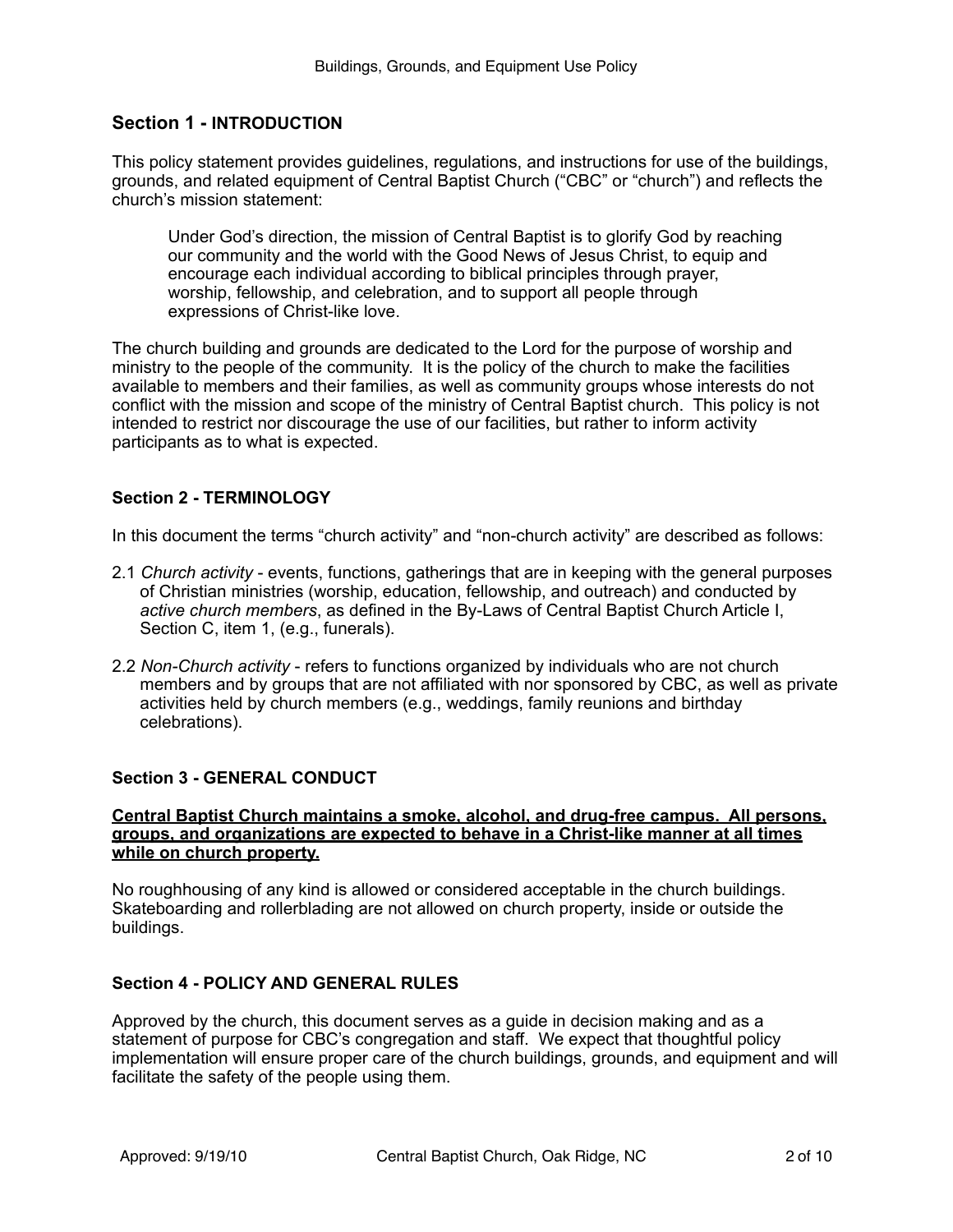The Buildings & Grounds Committee is responsible for monitoring compliance with this Buildings, Grounds, & Equipment Use Policy and all follow up inspections after usage. The general rules of this policy are as follows:

- 4.1 Everyone using CBC's facilities, equipment, and furnishings whether during a regular church activity or special event is expected to leave them clean and in an orderly fashion.
- 4.2 An authorized church representative must be present to represent the church's interests whenever the buildings or grounds are being used.
- 4.3 Non-church groups must submit to the church prior to the event a certificate of comprehensive general liability insurance with bodily injury and property damage liability limits of not less than \$1 million that covers the requested event and names the church and its officers, clergy, employees, and volunteers as insured parties.
- 4.4 Use of the Worship Center for events other than regularly scheduled services or churchrelated ministries must be approved by the church Staff with the exception of funerals for members or their immediate family.
- 4.5 Use of the Worship Center for non-church activities requires approval of the Church Staff.
- 4.6 The chairman of the Fellowship Committee must be informed of any use of the kitchen facilities.
- 4.7 Church equipment and furnishings must not be moved off the premises.
- 4.8 Tools, equipment, and materials belonging to CBC shall not be borrowed for personal use except as approved by the Building & Grounds Committee.
- 4.9 Every group approved to use CBC's buildings and property shall have a designated adult representative named as the "responsible person" for complying with these policies and identified as the contact person for the event.
- 4.10 Each group shall have a sufficient number of adults in attendance at all times at their activity (see Appendix A for required adult/child ratios) who shall be fully responsible for all the policies contained herein.
- 4.11 As a general rule, non-church group activities will not be permitted on Sundays. Nonchurch group activities should be concluded and the building vacated by 6:00 p.m. on Saturdays. Activities on other nights must be completed and the building vacated by 9:00 p.m.
- 4.12 Except as specifically noted, all inquiries, "Buildings, Grounds, & Equipment Use Application & Agreement" forms, and facility-use fees are to be submitted to the church office.
- 4.13 Non-church groups that use CBC's facilities on a regularly scheduled basis are required to make annual application and to pay the required fees monthly in advance.
- 4.14 All groups scheduling events must provide the church with 24/7 contact information in the event of emergencies.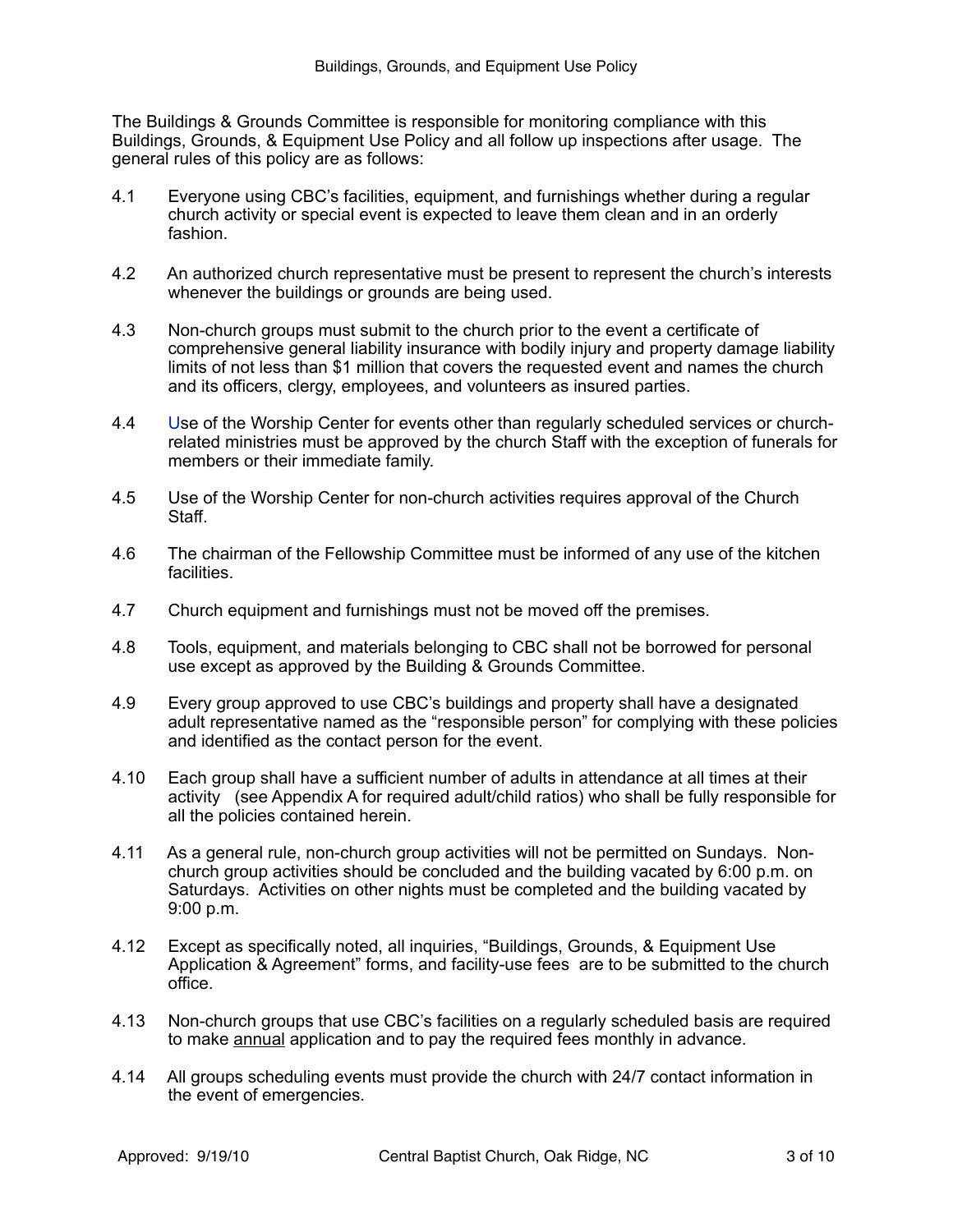- 4.15 All activities utilizing church property are to be posted on the official church calendar. No event is deemed "official" until it has been properly posted to the church calendar.
- 4.16 Usage of church property is limited to the area assigned to your group.
- 4.17 Use of candles, sterno, or open flame of any type is not permitted in the multi-purpose room.
- 4.18 Do not place anything on walls or doors (e.g., scotch or masking tape) that, when removed, will leave any marks or blemishes.
- 4.19 Do not put anything on the walls, doors, or floors that cannot be removed.
- 4.20 No paint is to be applied to the walls without approval of the Buildings & Grounds **Committee.**
- 4.21 Grills may not be used on any concrete or asphalts areas (i.e., front portico, area between buildings, sidewalks, entrance area to Family Life Center, parking lot).
- 4.22 No dye-colored food or drink items (Kool-Aid, etc.) on carpeted areas.
- 4.23 All food and/or soiled diapers and/or trash cans containing same should be removed to the outside dumpster immediately following all activities.
- 4.24 At the conclusion of an activity, furniture, or equipment that has been moved must be returned where originally found or placed in storage, depending on the next event.

## **Section 5 - PRIORITIES FOR USE**

We give highest priority for use of our facilities to core church activities. This ensures that we meet our congregation's needs. Facilities use requests may be altered or denied by the church to accommodate the ministry priorities of the church.

## **Section 6 - APPLICATION FOR USE**

- 6.1 Use the "Building, Grounds, & Equipment Use Application & Agreement" ("Use Application & Agreement") to request permission to use CBC's buildings, grounds, and equipment. Forms are available in the church office.
- 6.2 All ministry teams are asked to schedule all special events through the church office to avoid scheduling and facilities-use conflicts. Approval will be determined by the staff administrator.
- 6.3 Applications must be submitted to the church office in writing at least 30 days prior to the requested date for an activity. The earlier an activity is registered, the greater our ability to accommodate the request.
- 6.4 The church office staff will:
	- Maintain a master calendar of all CBC activities.
	- Forward requests to the appropriate authority for approval.
	- Notify requestors of decisions, concerns, and cancellations.
	- Collect fees, deposits, except those that are to be paid directly to the service provider.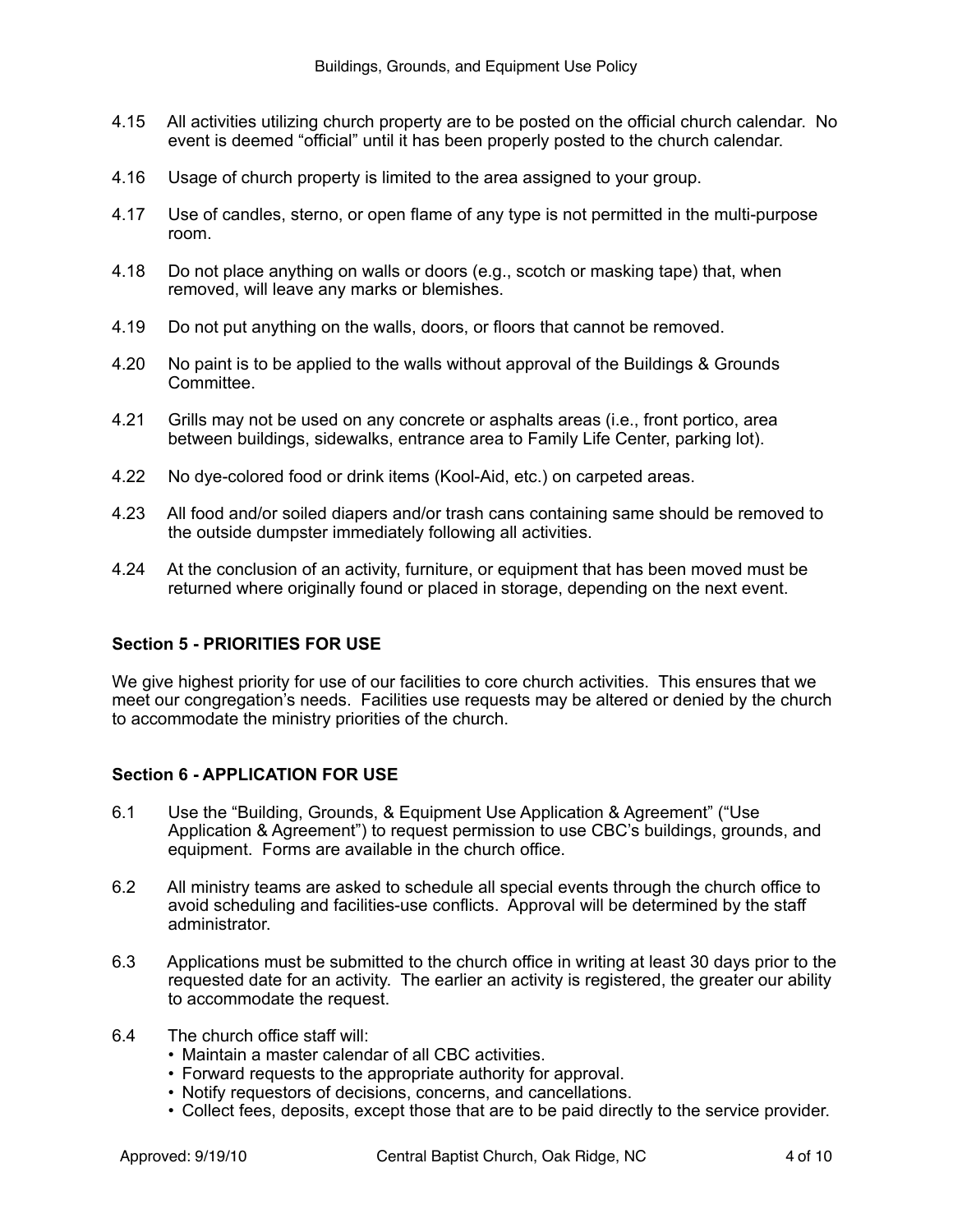- Refund deposits, upon completion of follow-up inspection.
- 6.5 A Church representative will coordinate with the "responsible person" regarding their group's activity, walk them through the building as needed, discuss CBC's requirements and rules listed herein, and arrange for building access if application is approved.

#### **Section 7 - CANCELLATIONS**

CBC reserves the right to pre-empt any group's scheduled activity for good and sufficient reasons. We will make every effort to provide as much advance notice as possible. If any group must cancel a scheduled activity, it must notify the Church Office as far in advance as possible, preferably in writing, to oakridgecbc.org. Cancellations received less than five (5) days prior to a scheduled event will result in the full forfeit of the deposit.

Sometimes bad weather conditions cause required cancellation of activities at CBC to ensure everyone's safety. Generally, if the Guilford County Public Schools are closed for inclement weather CBC is closed for all activities. If school is not in session and our area is experiencing extremely bad weather (e.g., snow or ice storms) it may be necessary to cancel activities. CBC notifies the public of inclement weather cancellations on WFMY2.

#### **Section 8 - FEES**

- 8.1 The intended purpose of all facility-use fees is to help defray some of CBC's related expenses. The fee schedule is reviewed annually by the Building & Grounds Team and any changes approved by the church.
- 8.2 All Usage Fees and Refundable Deposits must be paid to the Church in advance of the scheduled event.
- 8.3 All deposits are refunded when all requirements of the "Facilities Checklist" and/or "Kitchen Checklist" have been satisfactorily met and completion of a follow-up inspection by an authorized Church representative and/or Kitchen Consultant. The refund of all deposits are at the discretion of the inspector. Approved refunds will be mailed in a timely manner.
- 8.4 Fees and terms of engagement for the following services are to be determined directly with and paid directly to the Committee/Team Chairman and/or individual(s) providing the service: Kitchen Consultant, Wedding Coordinator, Audio/Visual Team, Custodial and Musician Services.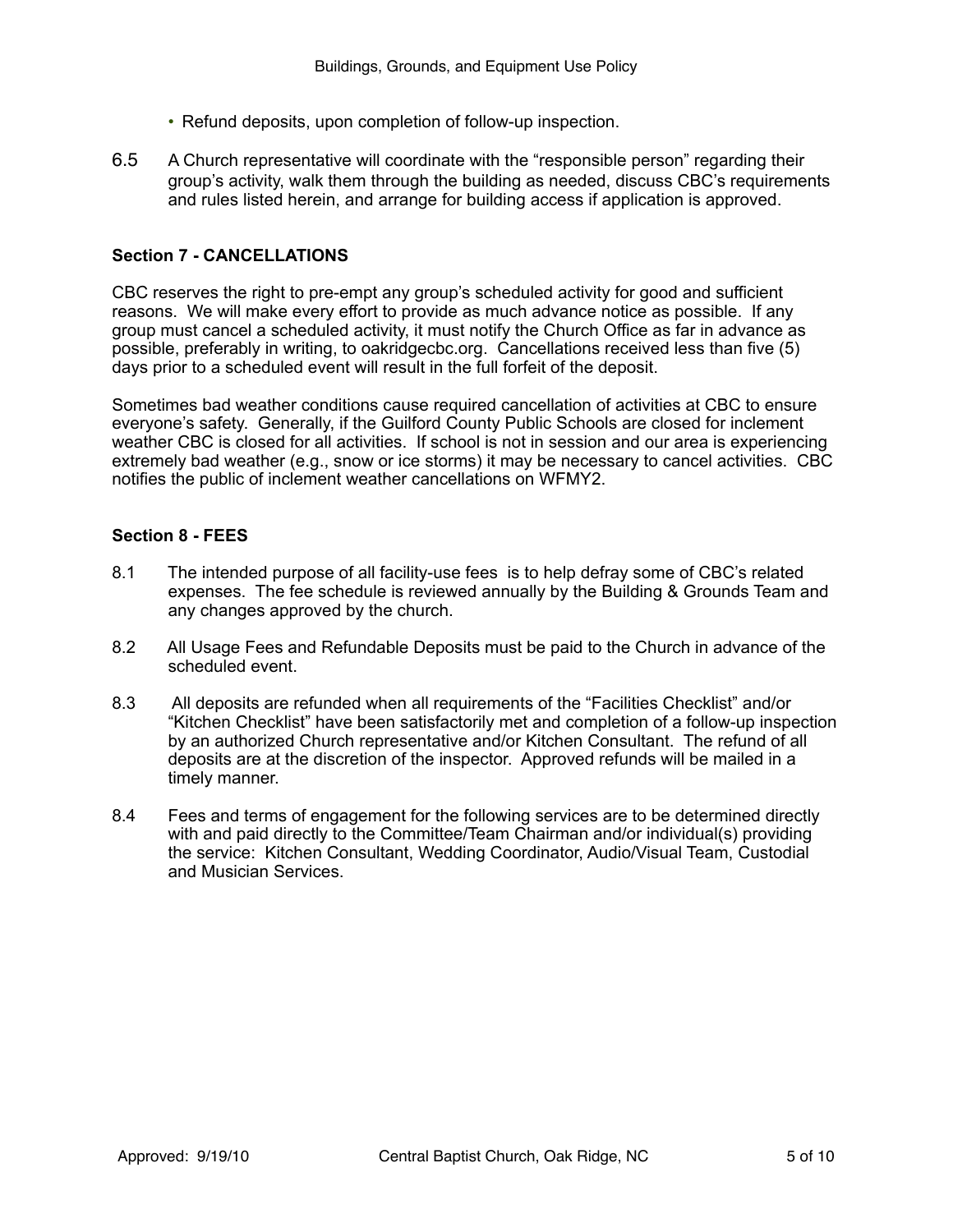## 8.6 Fee Schedule

| <b>Facility/Service</b>                                                                       | <b>Usage Fees</b> | <b>Refundable Deposit</b> |
|-----------------------------------------------------------------------------------------------|-------------------|---------------------------|
| <b>Active Members (Private Activities)</b>                                                    |                   |                           |
| <b>Worship Center</b>                                                                         | \$15/hr.          | \$150                     |
| Conference Room, Choir Room, Classrooms                                                       | \$15/hr.          | \$150                     |
| Multi-Purpose Room                                                                            | \$50/hr.          | \$150                     |
| Kitchen-Limited Use, Kitchen Consultant may be<br>required                                    | \$15/hr.          | \$150                     |
| Kitchen-Full Use, Kitchen Consultant may be<br>required                                       | \$30/hr.          | \$150                     |
| Kitchen Consultant, if required                                                               | $***$             |                           |
| <b>Musicians</b>                                                                              | $***$             |                           |
| <b>Non-Members &amp; Non-Church Groups</b>                                                    |                   |                           |
| <b>Worship Center</b>                                                                         | \$50/hr.          | \$300                     |
| Conference Room, Choir Room, Classrooms                                                       | \$25/hr.          | \$300                     |
| Multi-Purpose Room                                                                            | \$100/hr.         | \$300                     |
| Kitchen-Limited Use                                                                           | \$30/hr.          | \$300                     |
| Kitchen-Full Use                                                                              | \$60/hr.          | \$300                     |
| Kitchen Consultant - required                                                                 | $***$             |                           |
| <b>Musicians</b>                                                                              | $***$             |                           |
| <b>Services Required of All Users</b>                                                         |                   |                           |
| Audio/Visual Services - if CBC equipment is<br>needed                                         | $***$             |                           |
| <b>Wedding Coordinator</b>                                                                    | $***$             |                           |
| Set-Up/Tear-Down Services - for activities held in<br>the sanctuary and/or multi-purpose room | $***$             |                           |
| Custodial Services - for activities held in the<br>sanctuary and/or multi-purpose room        | $***$             |                           |

\* Fees may be adjusted at the discretion of the church Staff on a case by case basis.

\*\* Terms and fees for these services are to be determined directly with and fees paid directly to the service provider.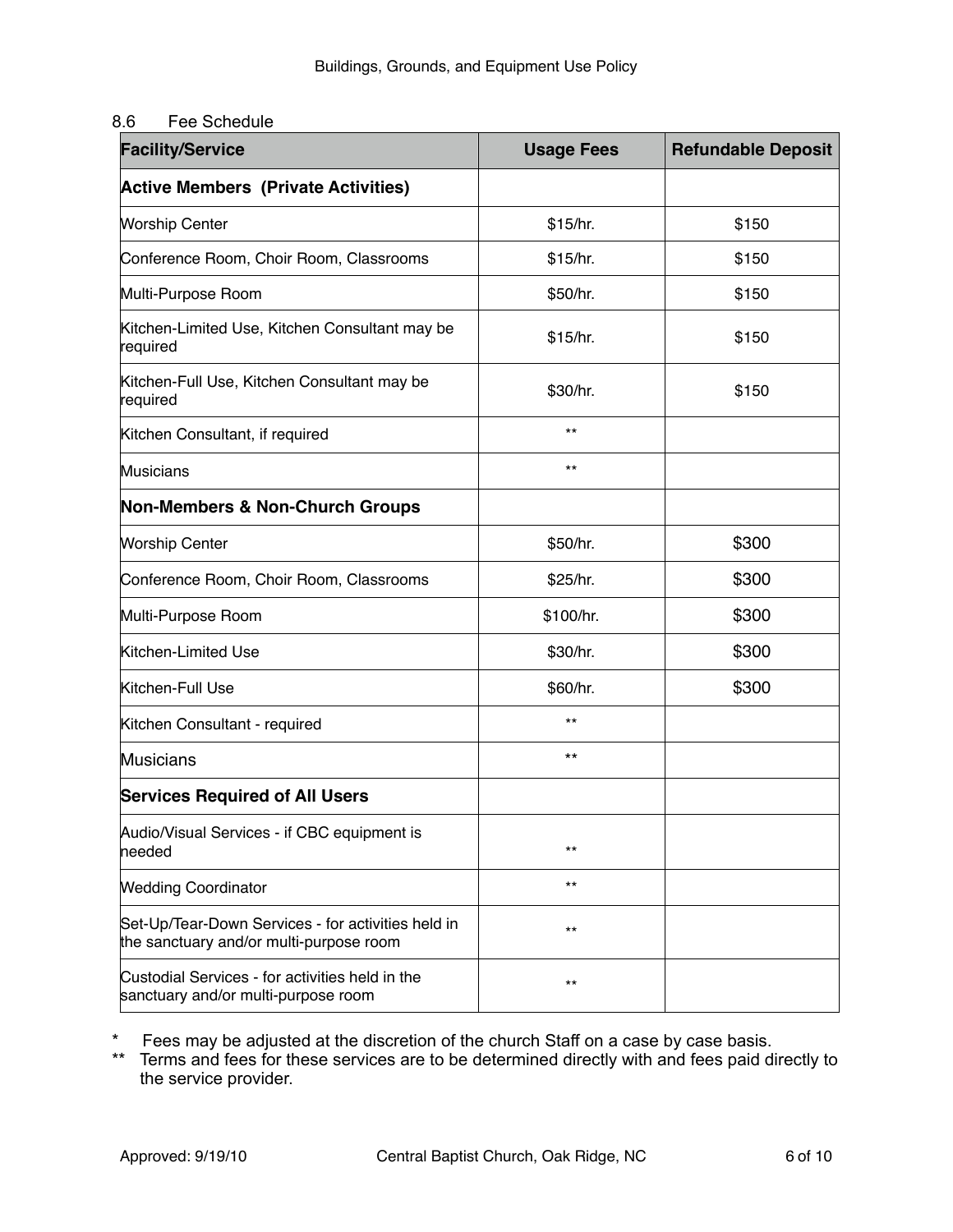## **Section 9 - KITCHEN USE**

The chairman of the Fellowship Team must be informed of any use of the kitchen. Kitchen facilities and supplies may be utilized by any officially recognized church group (e.g., Sunday School classes, Youth, etc.).

**Limited Use:** This includes use of the refrigerators, ice machine, and counters to organize and issue food. Preparation or heating of food is not permitted.

- Use of the kitchen by non-members and non-church groups on a **Limited** basis requires a face-to-face briefing with a Church Kitchen Consultant prior to the event to review cleaning and other responsibilities of the user in accordance with the "Kitchen Checklist".
- This briefing is not required for a member-sponsored event if a member trained in "kitchen use" within the twelve (12) months prior to the event is present. However, a refundable deposit is required (see "Fees").
- If the "responsible person" declines the required face-to-face briefing, permission to use the kitchen will be denied.
- For non-member/non-church groups, all of the following apply: Use Fee, Refundable Deposit, and Kitchen Consultant Fee (see "Fees").
- Refund of deposit will be made following the completion of an after-event inspection. Refund is based on the user's compliance with the 'Kitchen Checklist" and is at the discretion of the Kitchen Consultant or authorized church representative.
- Non-members/non-church groups must provide their own napkins, table covers, paper and sytrofoam cups and dishes, etc.

**Full Use:** This provides for the use of all of the equipment in our kitchen.

- Use by non-member/non-Church groups on a **Full Use** basis requires the presence of a church provided Kitchen Consultant at all times the kitchen is being used.
- For non-member/non-church groups, all of the following apply: Use Fee, Refundable Deposit, and Kitchen Consultant Fee (see "Fees").
- For private events sponsored by church members (e.g., wedding receptions, birthday celebrations, and anniversary parties), Refundable Deposit and Kitchen Consultant Fee apply (see "Fees").
- The Kitchen Consultant fee is waived for a member-sponsored event if a member trained in "kitchen use" within the twelve (12) months prior the event is present. However, a refundable deposit is still required (see "Fees").
- Proper operation and cleaning of the kitchen's equipment will be directed by the Kitchen Consultant but is not the Kitchen Consultant's responsibility.
- Refund of deposit will be made following the completion of an after-event inspection. Refund is based on the user's compliance with the 'Kitchen Checklist" and is at the discretion of the Kitchen Consultant or authorized church representative.
- Non-members/non-Church groups must provide their own napkins, table covers, paper and styrofoam cups and dishes, etc.

## **Kitchen Consultant Responsibilities:**

- Kitchen Consultant must meet with "responsible person" for any event involving any use of the kitchen to understand the level of usage (Limited/Full) and will be compensated, based on the fee schedule established and provided by the Fellowship Committee.
- Kitchen Consultant must always be in the kitchen during any event that **Full Use**, as described above, is required and will be compensated based on consultant rate (see "Fees".
- Kitchen Consultant rate is charged during planning, training, kitchen management, cleaning, or any other activity connected to a specific event that consulting time is required.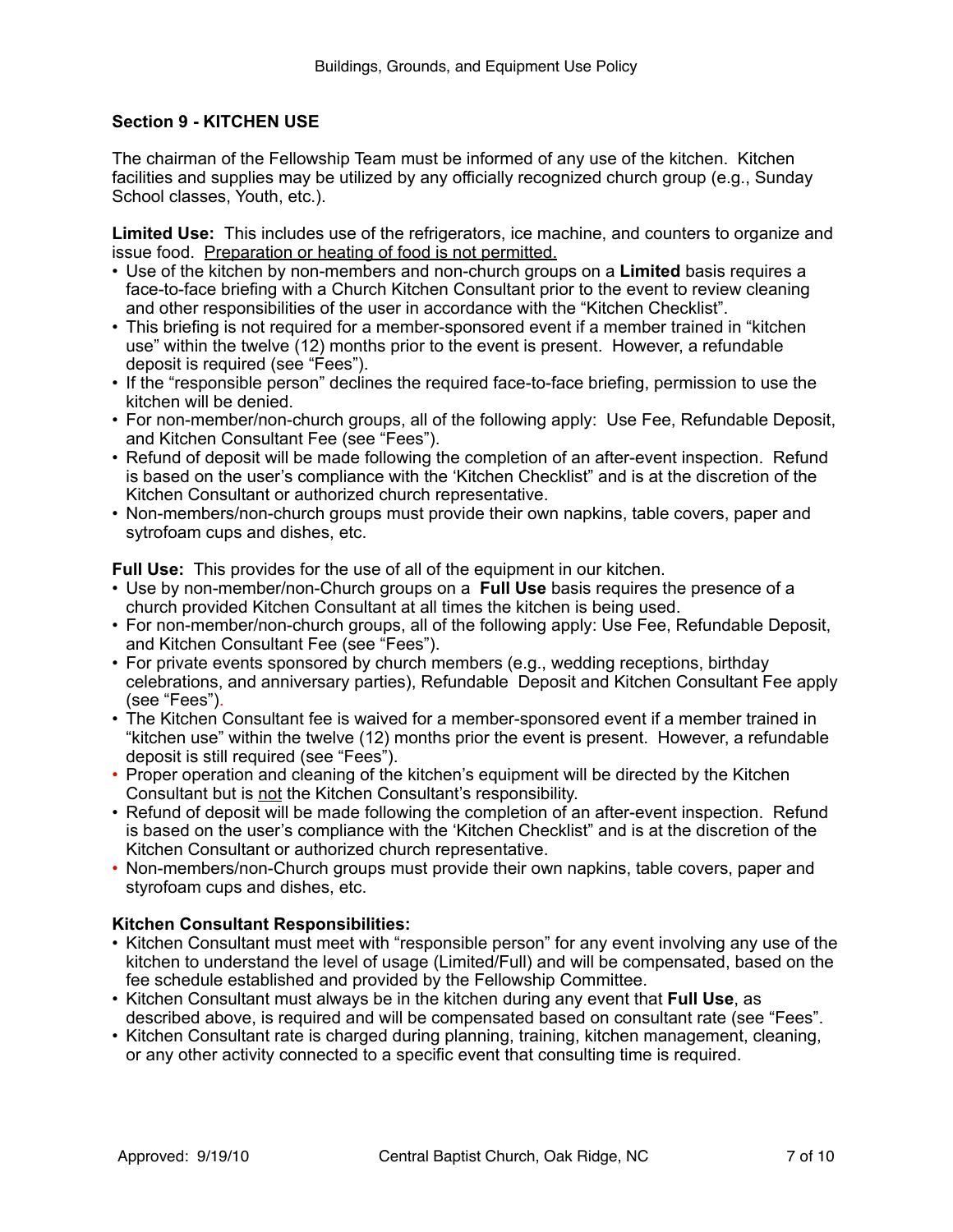#### **Kitchen Cleaning Requirements:**

Follow all instructions on the "Kitchen Checklist" provided. Trash bags, rags, towels, cleaning agents, brooms, and mops are provided by the church. Use the appropriate cleaning agents and supplies as provided. If the kitchen is not cleaned in accordance with the "Kitchen Checklist", the deposit will be forfeited.

- Groups handling any food in the kitchen, even just cookies on trays, must sweep and wet-mop the floor before leaving.
- All groups are responsible for removing all leftover food from the premises whether or not custodial services have been engaged.
- Refrigerator and/or freezer, if used, must be emptied and cleaned.
- Clean all surfaces and equipment.
- Wash and dry all cooking utensils, dishes, etc., and return to their appropriate locations.
- Use the appropriate cleaning agents, rags, and towels provided.
- All trash is to be removed to the dumpster in the parking lot.
- Return all cleaning equipment and supplies to their appropriate locations, and place soiled rags and towels in the deep sink.
- Leave the kitchen in good order.

## **Section 10 - WEDDINGS**

The Senior Pastor must be notified and premarital counseling begun no less than six (6) months prior to the wedding.

#### **Scheduling:**

The Building, Grounds, & Equipment Use application is to be obtained from the church office and submitted in writing well in advance of the wedding to avoid scheduling conflicts. The church will not schedule other activities during the period reserved for the wedding; however, weddings cannot be scheduled if the requested time conflicts with a previously scheduled service or event.

#### **Personnel:**

The Pastor of the church is available to conduct and/or assist in weddings in the church . If an outside minister is to conduct the wedding, the Senior Pastor of Central Baptist Church must be consulted**.** The church wedding coordinator must be consulted with regard to all matters pertaining to the wedding (see "Fees"). Use of church audio or video equipment must be stipulated on the "Use Application & Agreement" and requires the services of an authorized member of the Audio/Visual Team (see "Fees" and "Audio/Visual Services"). Services of church musicians are available (see "Fees").

#### **Facilities:**

Any changes to the Worship Center furnishings must be approved in advance by the staff administrator. Music used in the wedding should be appropriate to a worship experience and the sacredness of marriage. A listing of all music to be used in the service must be submitted to the wedding planner. Decoration and set-up of the leased facilities may be done only on the day preceding the wedding, unless other arrangements are made. The church offers use of its tables, chairs, dishes, and flatware. These must be cleaned, dried, and returned to their appropriate places. No church paper products are available for use. All "Kitchen Use" policies apply.

#### **Decorations:**

• No decorations may be placed on walls.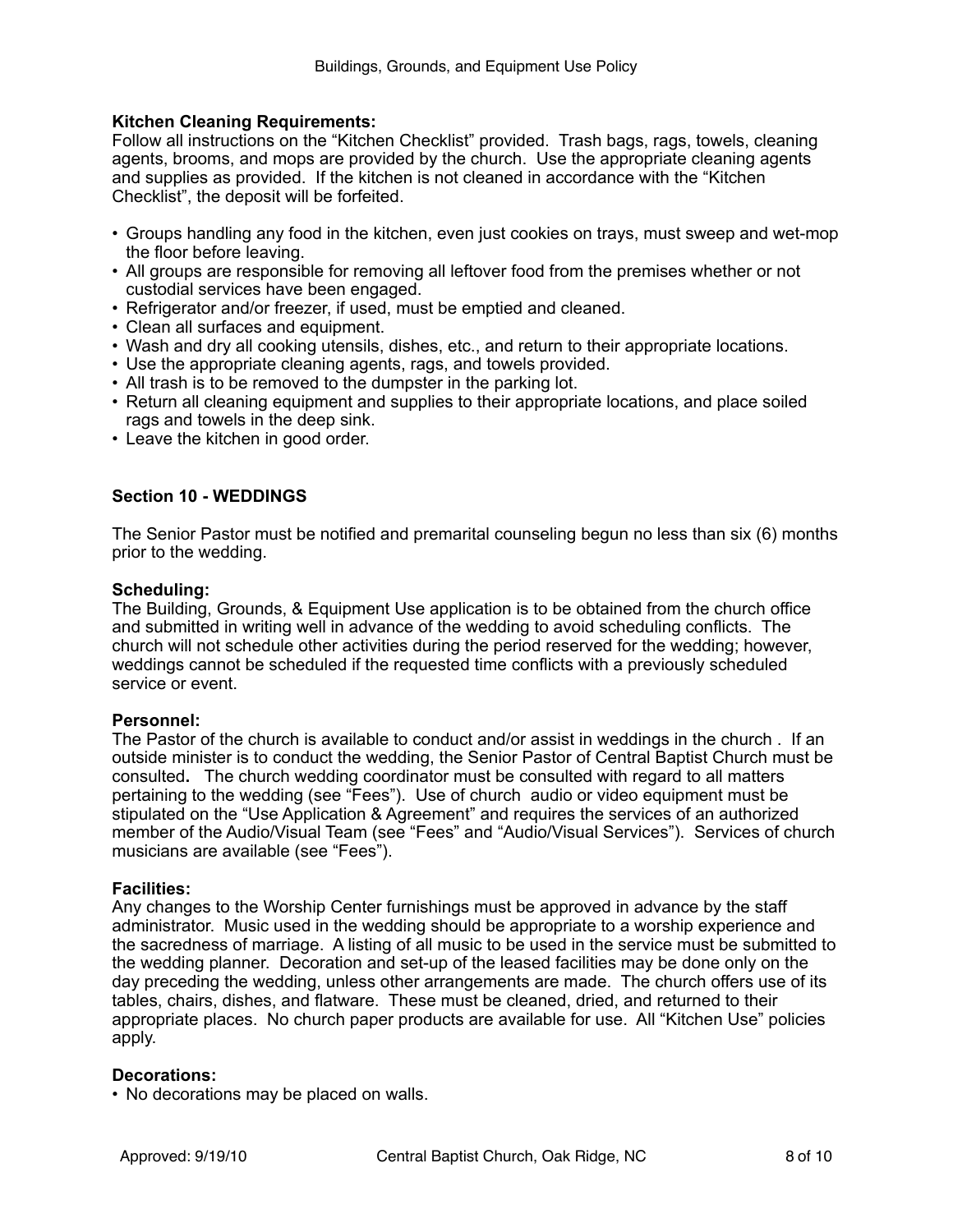- Plants may be used only if placed in waterproof, leak-proof containers.
- No tape, Velcro, glue, etc. may be used to secure decorations to pews, chairs, or other fixtures. Non-marking tie-wraps may be used.
- No candles, sterno, or open flames of any type are permitted in the multi-purpose room.
- Only dripless candles may be used in all candelabras, stands, etc. in the Sanctuary. All surrounding areas must be protected by plastic or "wax-resistant" coverings.
- Rice is not permitted for the "couple send-off." Birdseed is permitted.

#### **Section 11 - WALKING TRACK, CARDIO ROOM, & WEIGHT ROOM**

The walking track, cardio room, and weight room are available for use during regular office hours. Use of these amenities is "at your own risk". Users must sign in at the church office, check out a key, and agree to adhere to all rules and regulations established for the safe use of these amenities.

- 11.1 Walking Track Children under twelve (12) must be accompanied by an adult. Walkers should walk in a counter-clock-wise direction and joggers should jog in a clock-wise direction. At all times, please be respectful of others using the track and the multipurpose room below.
- 11.2 Cardio and Weight Rooms The cardio and weight rooms will remain locked at all times. Time spent in each room is limited, as set forth in the "Rules and Regulations" for these amenities, and the key must be turned in before the end of regular office hours.

#### **Section 12 - AUDIO/VISUAL SERVICES**

Use of the church's projectors, screens, lighting, and sound system must be arranged through the Church's A/V Technical Team. Trained church A/V Technical team members must be used to operate the equipment (see "Fees"). The use of this equipment must be requested on the "Buildings, Grounds, & Equipment Use Application & Agreement".

#### **Section 13 - SUPPLIES**

Church staff and custodian have keys to the custodian closets where the vacuum cleaner is stored. Non-church groups must provide their own napkins, table coverings, paper plates, etc. and not use those belonging to the church.

#### **Section 14 - SAFETY AND SECURITY**

Keeping people safe and buildings secure is the responsibility of all groups and they must follow these procedures:

- First, keep outside access to the facilities to a minimum. Unlock the fewest exterior doors that will allow people access to the activity and provide a good sense of who is coming and going. Church buildings will be kept locked when not in use. If in doubt, lock a door to prevent unauthorized access.
- Video security/surveillance cameras are in use on the property to memorialize and identify unsafe and illegal activities. Violators will be prosecuted to the fullest extent of the law.
- Restrict people to only those areas of CBC where authorized use has been given.